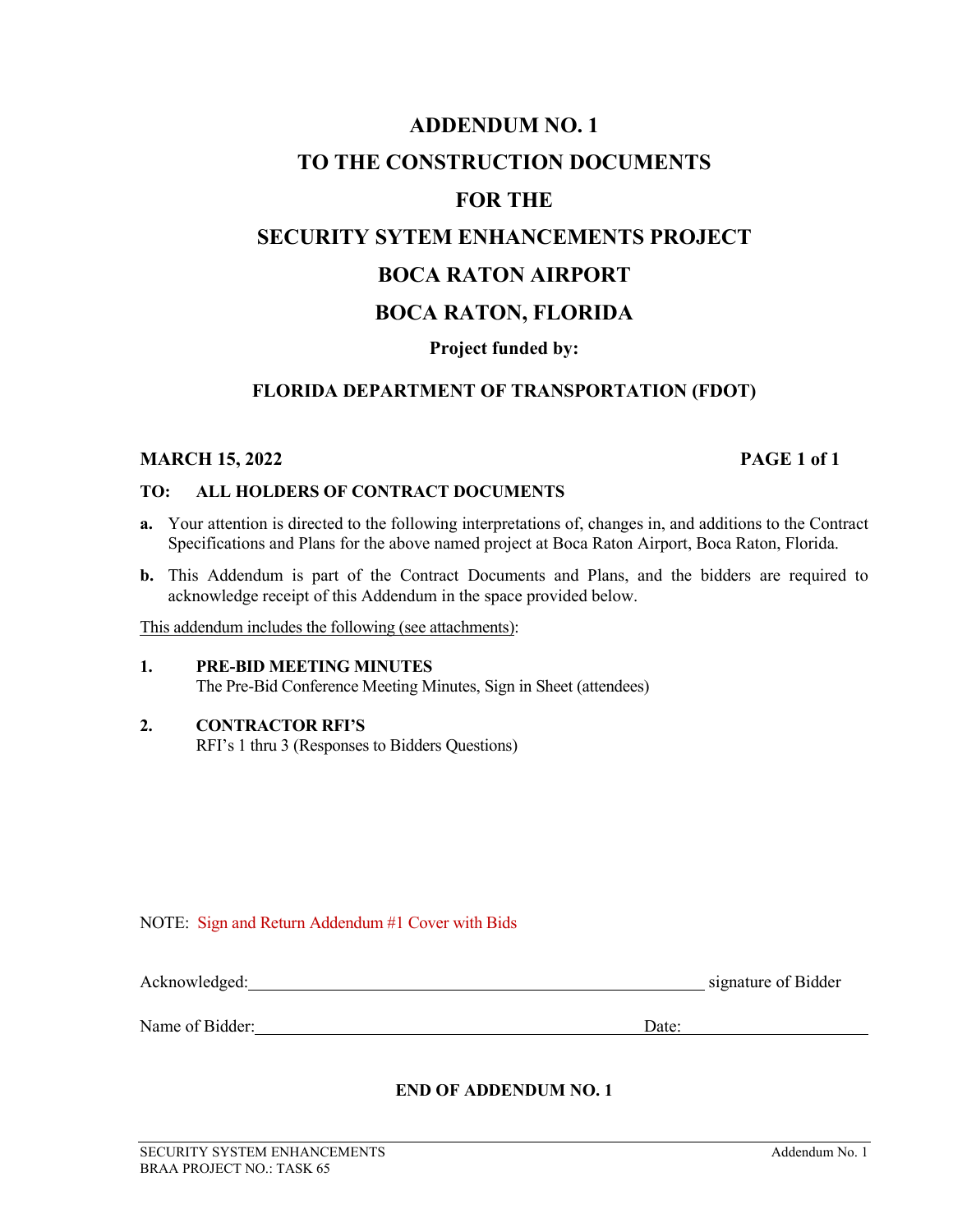

### **MINUTES**

### **Pre-Bid Conference**

### **SECURITY SYSTEM ENHANCEMENTS at Boca Raton Airport**

### **PROJECT FUNDED BY:**

Florida Department of Transportation and Boca Raton Airport Authority

### **Tuesday, March 8, 2022 2:00 PM Boca Raton Airport**

| 1. OWNER OF PROJECT |                     | <b>Boca Raton Airport Authority (BRAA)</b> |  |  |  |  |
|---------------------|---------------------|--------------------------------------------|--|--|--|--|
|                     | Clara Bennett       | <b>Executive Director</b>                  |  |  |  |  |
|                     | Scott Kohut         | Deputy Director                            |  |  |  |  |
|                     | <b>Travis Bryan</b> | <b>Operations Director</b>                 |  |  |  |  |

### 2. **AIRPORT'S GENERAL CONSULTANT**

 **Ricondo & Associates, Inc.** Bryce A. Wagner, PM [\(bwagner@ricondo.com\)](mailto:bwagner@ricondo.com)

3. **DESIGN TEAM Reynolds Smith and Hill** Jim Pangburn, PSP (Jim.Pangburn@rsandh.com) Robert Fletcher, PSP (Robert.Fletcher@rsandh.com)

> **Quantum Electrical Engineering, Inc.** Amy Champagne, PE (amy.champagne@quantum-ee.com) Jim Kappes [james.kappes@quantum-ee.com](mailto:james.kappes@quantum-ee.com) Mike Beldowicz [\(michael.beldowicz@quantum-](mailto:michael.beldowicz@quantum)e-e.com)

All introductions were made. See attached sign-in sheet.

### 4. **BID SUBMITTAL DATE Tuesday March 29, 2022; 2:00 pm, Local Time**

Boca Raton Airport (BCT) 903 NW  $35<sup>th</sup>$  Street Boca Raton, Florida 33431 Attn: Travis Bryan, Operations Director Phone: (561) 391-2202 x209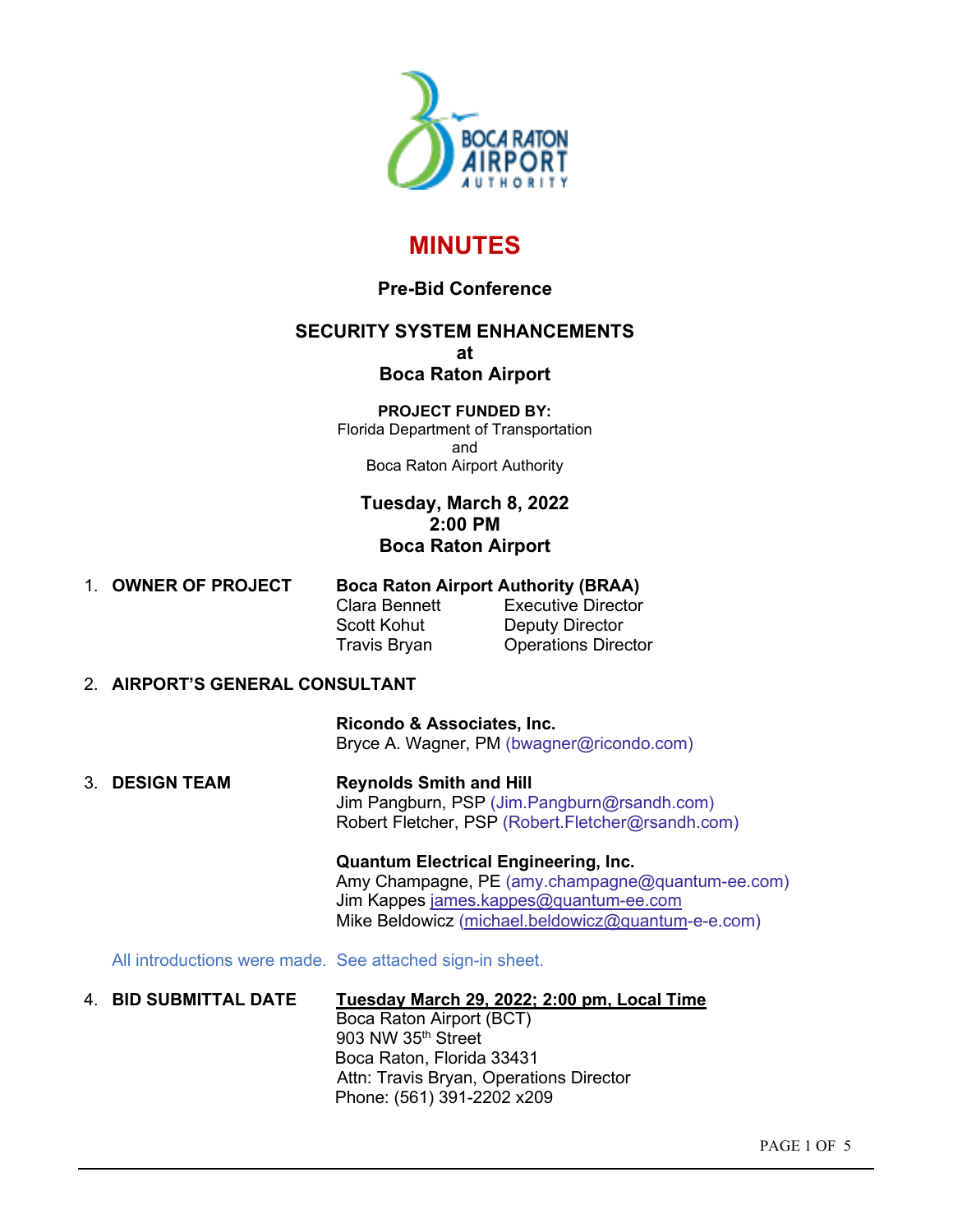### **(Bid Submittal; continued)**

Bid proposals must be submitted on the forms provided by BRAA and accompanied by a bid security in the form of a certified check, cashier's check, money order or a bid bond, submitted on the form provided, in favor of BRAA in the amount of not less than five percent (5%) of the bid price. Bidders are required to submit three (3) sealed copies of their Bid with all required documentation, complete.

Ricondo reviewed the bid submittal procedures, including the use of the forms provided in the contract bid documents (see above).

5. **BID DOCUMENTS** – Plans, Specifications, (and Addenda) can be obtained by contacting Boca Raton Airport.

> **Contact** Travis Bryan, Airport Operations Manager Phone: (561) 391-2202 Ext. 210 e-mail- [travis@bocaairport.com](mailto:travis@bocaairport.com)

• Non-Disclosure Agreements – NDA's

Ricondo stated that the contract bid documents included plans, technical specifications, and the contract manual. Ricondo stated that non-disclosure agreement forms were available on-line for perspective bidders to execute and return to the Airport in order to receive the contract bid documents. The Airport stated all plan holders had already submitted non-disclosure agreements.

### 6. **CONTRACTOR BID AND AWARD PROCESS**

- EOR Bid Evaluations
- Board Approvals
- Anticipated NTP for Contract Work (Administrative period): April-May, 2022)

Ricondo reviewed the bid submittal and award process and confirmed that upon receiving and opening bids, the EOR would review all bids and confirm that all bids are responsive and responsible per the terms of the contract. A recommendation to award will be provided to the Airport by the EOR, and the award will be presented to the Boca Raton Airport Authority at the monthly board meeting.

The Airport stated that they anticipated the contract award and the initial notice-to-proceed (NTP) to be issued in April/May.

### 7. **DBE PARTICIPATION REQUIREMENT**

- 16.56% D/MBE Goal
- DBE Bid Document Submittals
- Good Faith Effort

Ricondo reviewed the DBE goal and the contract requirement for perspective bidders to proceed per terms of "good faith effort."

C&S Engineering (DBE-M/WBE compliance) clarified that the contract included M/WBE classifications and that the goals should be met with this understanding.

C&S Engineering (DBE-M/WBE compliance) also stated that the Florida Department for Transportation (FDOT) was the certifying authority for DBE compliance.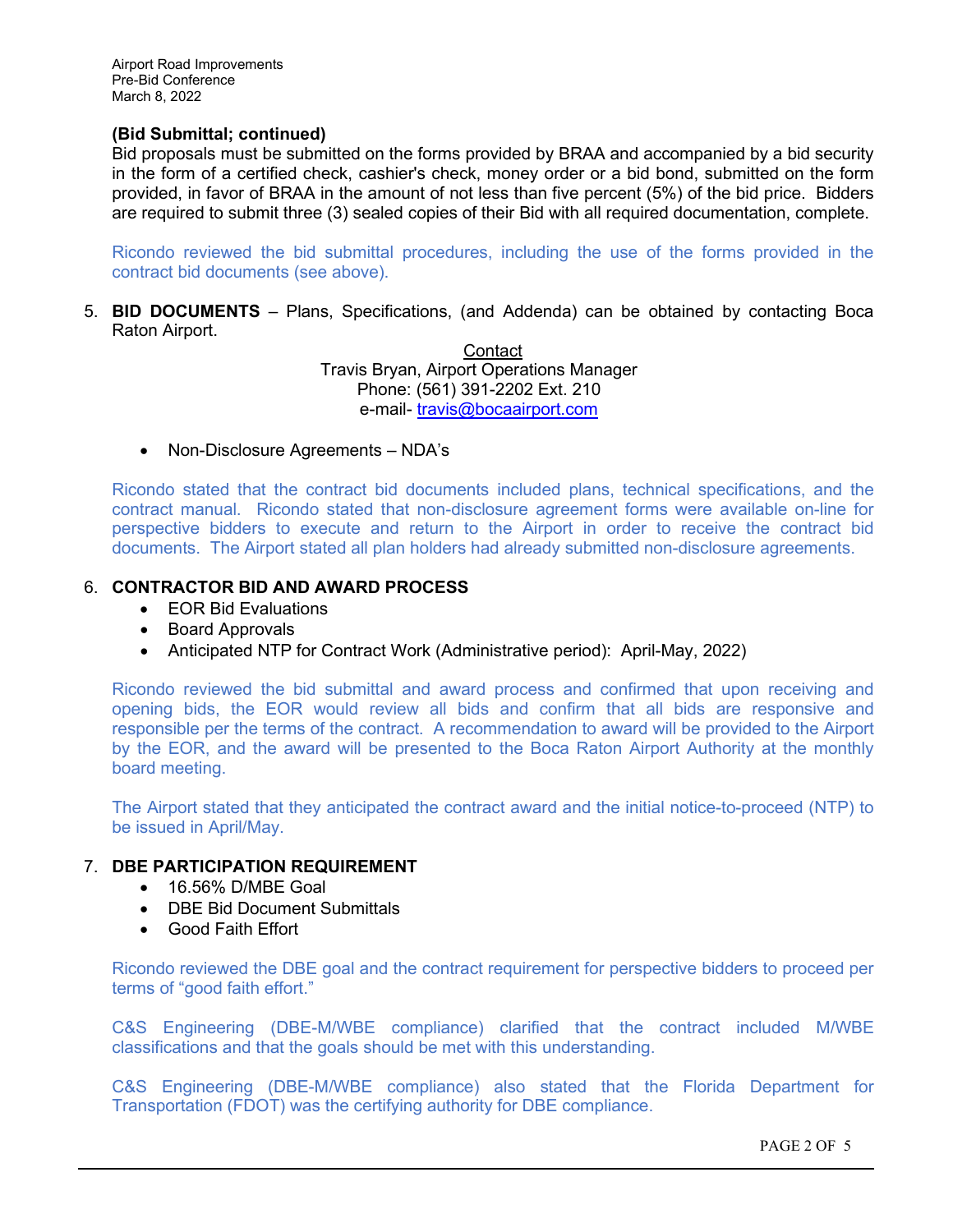Security System Enhancements Pre-Bid Conference March 8, 2022

### 8. **PERMIT FEES - NA**

Ricondo stated that there were no permits required for the completion of the proposed scope of work.

### 9. **PROJECT SCOPE**

Security Systems and Infrastructure (Robert Fetcher, Reynolds, Smith and Hills)

- Staging area and gate access (GC-Airport coordination)
	- $\circ$  The Boca Raton Airport Authority assumes no responsibility for security of areas used for daily contractor employee parking and material storage.
	- o Staging area is shown on Sheets ES002, Security Site Plan.
- Base Bid and five (5) additive Bid Alternates
	- o Base Bid: Perimeter gate security upgrades, ACS/VMS headend (Vault) and workstation (Admin Building).
	- o Bid Alt 1: New fiber from ATCT to BRAA office and Gate 22 via directional bore. Note that a new camera pole located inside the perimeter fence will require FAA review and approval via form 7460-1. **This form shall be filed by the Contractor**.
	- o Bid Alt 2: Replacement of signage.
	- o Bid Alt 3: ATCT security upgrades.
	- o Bid Alt 4: Admin Building security upgrades.
	- o Bid Alt 5: Customs Building security upgrades.

Reynolds, Smith & Hills (RS&H) reviewed the above scope of work. RS&H reviewed how the Base Bid and Bid Alternate sheets are noted to illustrate how to differentiate the Bid Alternates from the Base Bid scope of work.

Electrical Scope of Work (Jim Kappes; Quantum Electrical Engineering)

- Site (gate) lighting upgrades
- Base Bid: Airfield Electrical Vault and Perimeter Gates 1, 3, 5, 9, 11, 15, 16 and 22 electrical upgrades.
- Bid Alt 1: Perimeter Gate 23 electrical upgrades.
- Bid Alt 5: Customs Building electrical upgrades.

Quantum Electrical Engineering reviewed the above scope of work.

### 10. **CONTRACT TERM AND COMPLETION SCHEDULE**

| NTP 1 Administrative Activities Period                    | 30  | Calendar Days |
|-----------------------------------------------------------|-----|---------------|
| NTP 2 Material Procurement Period                         | 90  | Calendar Days |
| <b>Construction Period</b>                                | 145 | Calendar Days |
| Substantial to Final Completion (close-out)               | 30  | Calendar Days |
| Total (Calendar Days are Cumulative and include holidays) | 295 | Calendar Days |

### Work Hours (Construction)

8:00 AM – 4:30 PM, Monday through Friday

Ricondo reviewed the contract durations and stated that NTP 2 would be the beginning of the combined 90 calendar day and 145 calendar day durations for material procurement and construction. Ricondo explained that the 90 calendar day procurement period was provided for the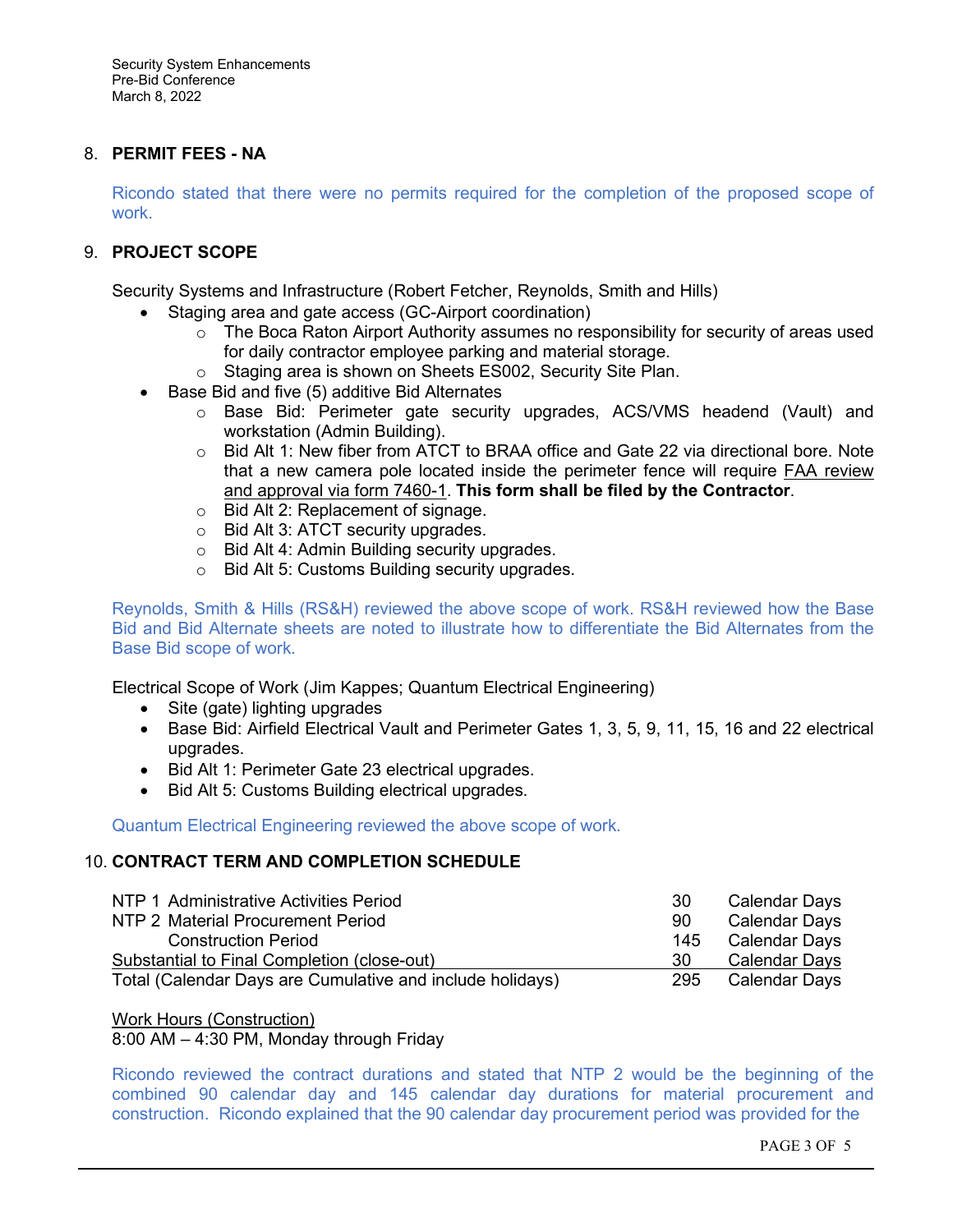System Enhancements Pre-Bid Conference March 8, 2022

Ordering, payment, and delivery of materials, in particular the long lead time materials. Ricondo stated that the payment (reimbursement) for direct material costs would be processed as "furnished materials."

### **30-Day Administrative Period** (Preliminary Work Tasks – Article 3 "Contract Time")

- Material and Equipment List
- Material and Equipment Shop Drawings, Cut Sheets
- CPM Schedule with Critical Milestones
- Schedule(s) of Values (Lump Sum Items)

Ricondo reviewed the "preliminary work tasks" identified in the contract under Article 3. Ricondo stated the 30 calendar day administrative period is provided to allow adequate time for the contractor preparation and submittal of the "material and equipment list", shop drawings, and schedules.

Ricondo stated the schedule of values for all lump sum items of work identified in the contract bid form are required to be broken down into separate "schedule of values" with applicable and distinct pay items for each scope of work.

### **90 Calendar Day Procurement Period** (material long lead times)

• Furnished Materials; Article 5 - "Method of Billing and Payment"

Ricondo reiterated that partial payments for furnished materials would be processed by the Airport per the terms of Article 5 for "furnished materials." Ricondo stated that the 90 calendar day period for procurement would include contractor establishing an on-site storage facility at the projects designated staging area for all procured materials, and the contractor will need to store furnished materials at these facilities at the designated staging area until they are ready to be incorporated into the project scope.

### 11. **BID FORM (BF Pg 4.1)**

- Base Bid (basis for award)
- Additive Alternates 1 thru 5
- Lump Sum Items (schedule of values TBD by low, responsive, responsible bidder)
- Mobilization 10% cap (base bid, alternates)
- General Allowance Account (\$100,000.00; T&M; direct reimbursement on approvals)

Ricondo reviewed the bid form provided in the contract documents. Ricondo stated that the Base Bid would be the basis for contract award to the low responsive and responsible bidder.

Ricondo stated that the bid form included additive alternates 1 thru 5, and that the additive alternates will be awarded at the Airport's discretion, and in any combination, 1 and 2, 1, 3 and 5, 1 and 5, etc.

Ricondo reiterated that all lump sum items in the bid form will require development into applicable schedule of values for EOR review and approval.

Ricondo stated the mobilization line items were covered under technical specifications and costs for mobilization were capped at 10% of base bid and each individual additive alternate total(s).

Ricondo stated that the general allowance account was provided to process payments for unforeseen or changes in contract scope of work, and as direct reimbursements per Article 39 "Value of Changes in Work."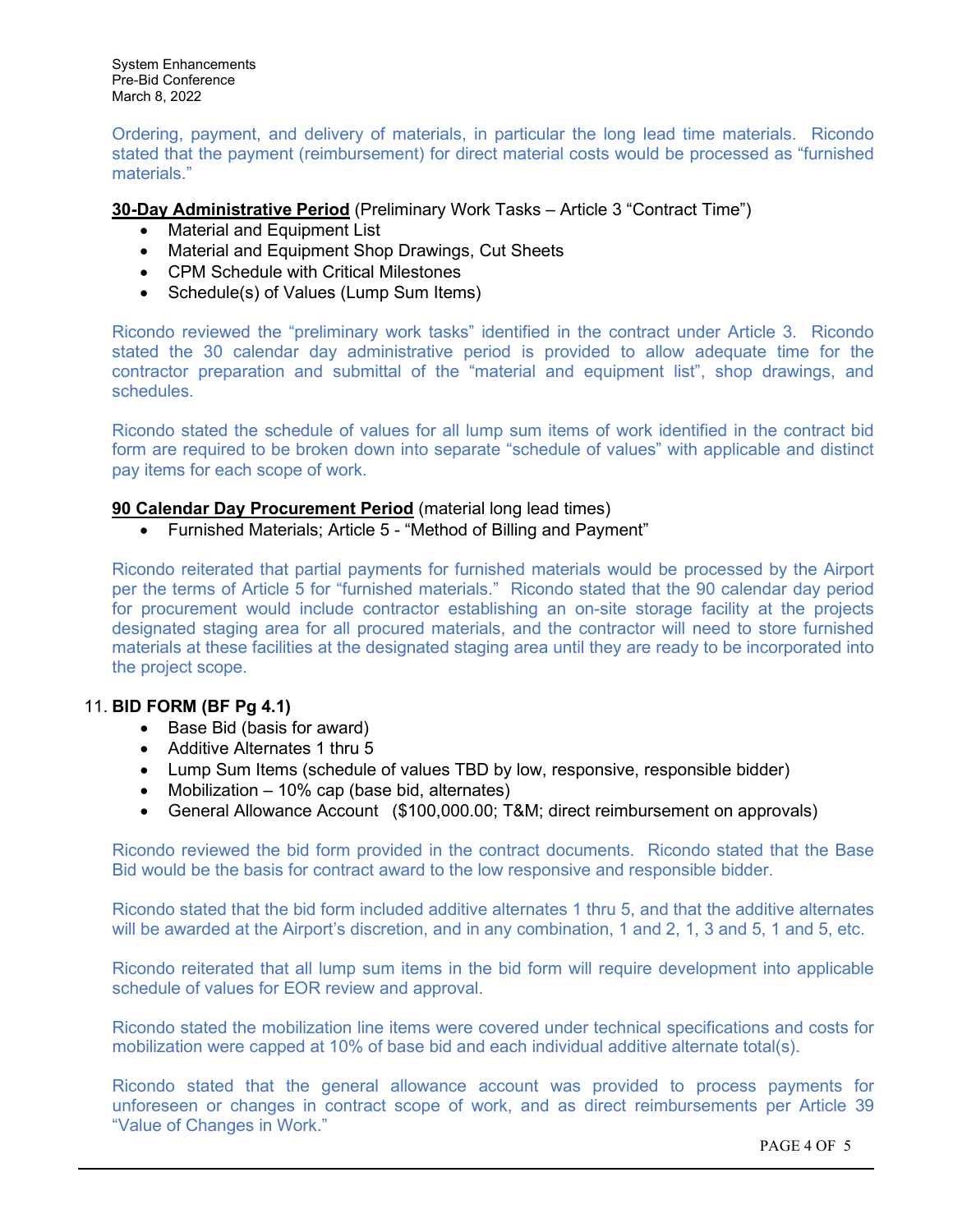Security System Enhancements Pre-Bid Conference March 8, 2022

### 12. **Performance Bonds, Payment Bonds, and Insurance Requirements**

- Performance Bond and Payment Bond Article 4, General Conditions
- Insurance Requirements Article 7, General Conditions

Ricondo stated bonding and insurance requirements were provided in the respective contract specifications (above).

### 13. **BID DOCUMENT CLARIFICATIONS/REQUESTS FOR INFORMATION**

All questions pertaining to design and construction must be in writing. E-mail all questions to: Travis Bryan, Airport Operations Director *[travis@bocaairport.com](mailto:travis@bocaairport.com)* Last date to submit questions is Tuesday, March 22, 2022; 2:00 PM EST.

Ricondo stated that responses to all perspective bidder questions would be provided through issuance of addenda, and that the last day for questions was Tuesday, March 22, 2022. All questions are to be provided in writing to Travis Bryan, "Airport Operations Manager."

14. **SAFETY AND SECURITY –** Security badges are required to operate on the Airport Operations Area (AOA). Cost per badge is \$25 dollars per badge and shall be considered incidental to the work bid.

The Airport reviewed the badging requirements and fees for airfield access (above).

### 15. **PROJECT SPECIFIC DATA**

- Directional bore schedules
- Airfield access, coordination, protection of existing structures/infrastructure (EMAS)

Ricondo reviewed the contract directional bore requirements and proximity to existing airfield utilities. Ricondo stated that contractors should be prepared to provide all existing utility locates and identify areas of risk before performing any work, including the EMAS bed on the northeast end of the Airfield.

The Airport noted proposed directional bore locations and additional existing utilities in proximity to hangars A-6 and A-8.

### 16. **CONTRACTOR QUESTIONS/CLARIFICATIONS – OPEN DISCUSSION**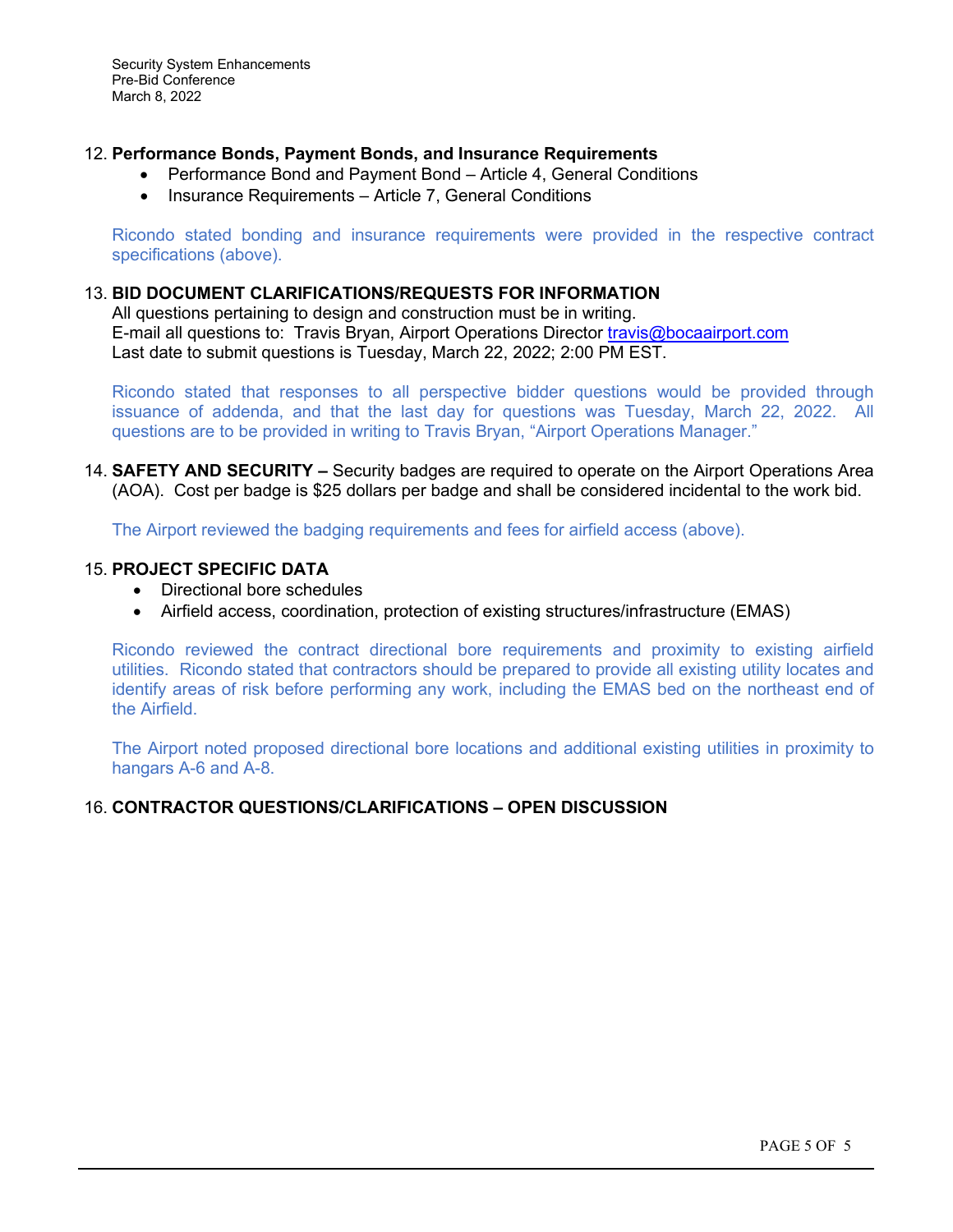

# BOCA RATON AIRPORT

## Sign-in Sheet

|  |  |  |  |  |  | URLANDO SUERO       | Wille Courner                      | Trd Mance | David Regarbor                                   | Eyen Van Son               | 5hd<br>). $/M_{V\leq q}$   | MARK ERREEY              | Watther<br>Alden          | Name:         |
|--|--|--|--|--|--|---------------------|------------------------------------|-----------|--------------------------------------------------|----------------------------|----------------------------|--------------------------|---------------------------|---------------|
|  |  |  |  |  |  | ogsuero@cnetpro.met | MGONTALEZ @ CUGTPRO<br><b>NSET</b> |           | dragoebarfelsecuringlol.com<br>CFSS 790 Yahoocan | Rian @ UCSCQDIR. Can       | Cette Shalp Noted Wes. com | MFANIEN Q<br>$15551.$ UM | Malden 2 Secenty 101. com | <b>Email</b>  |
|  |  |  |  |  |  | CNP                 | Scevery 101<br>Cestle Felhichon.   |           |                                                  | aniversal Caloring Sigeral | $D/2f$ cot Ulle            |                          | SOCOMY 101                | Organization: |

 $\tilde{t}$  .